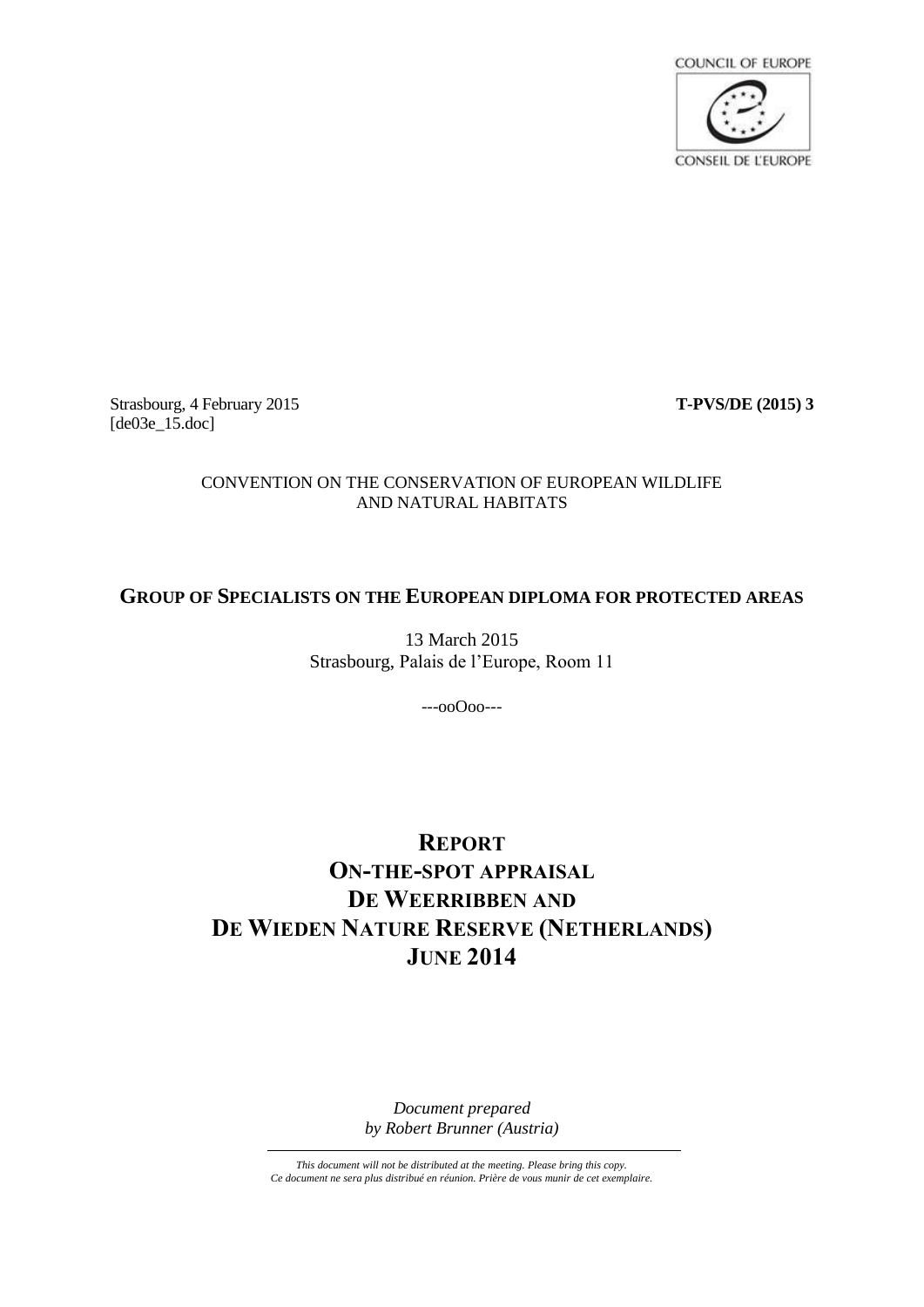# **PREFACE AND ACKNOWLEDGEMENTS**

As stated in the 2010 resolution on the renewal of the European Diploma for De Weerribben and its extension to De Wieden Nature Reserve, the Diploma is granted until September 2015. The expert's on-the-spot appraisal of both sites as a single European Diploma protected area was carried out between 16 and 19 June 2014 and was perfectly organised by Staatsbosbeheer and Natuurmonumenten.

Special thanks go to Hans Schiphorst, Coordinator, Dutch National Parks, responsible for the organisation and the programme, Lammert Kragt, District Manager, Staatsbosbeheer, Bea Claesens, Manager of Natuurmonumenten De Wieden, Egbert Beens, Ranger, Staatsbosbeheer, responsible for information and visitors, and Geert Kooijman, Ecologist, Staatsbosbeheer, as well as to all other participants who shared their experience during the various parts of the visit.

# **PROGRAMME**

# 16 June 2014

- o Arrival at Steenwijk train station
- o Evening talks and a short hike to the corridor between the two nature reserves

# 17 June 2014

- o Introduction to the protected areas at the hotel in Geertien
- o Visit to new sites ("New Nature"), which until recently are not part of the nature reserve De Weerribben, discussion with locals
- o Visit to the visitor centre Ossenzijl, meeting with the owner of a tourist resort
- o Boat trip to Weerribben, discussion on tourism versus nature protection, meeting with a reed cutter
- o Back to the hotel, boat trip to Blokzijl and evening talks, including a restaurant owner

18 June 2014

- o Visit to Beulakerpolder and discussion on water management and natural succession, and birds
- o Visit to the information centre and the former water tower in Sint Jansklooster
- o Boat trip to Wieden with presentation of reed management and quaking mires
- o Final discussion on the 2010 recommendations and how they are being met
- o Evening talks on landownership, future recommendations and conditions

# 19 June 2014

- o Final talks with a ranger
- o Departure from Steenwijk train station

The detailed programme including the names of the participants during different stages of the visit and their role or interest in the protected areas is attached.

# **ORGANISATIONAL REMARK**

In 1992 De Weerribben protected area was founded as National Park, administrated by the Staatsbosbeheer. It was awarded the European Diploma in 1996. Along with the renewal of the Diploma of the nature reserve De Weerribben in 2010 the Dutch Ministry for Agriculture, Nature and Food Quality nominated the nature reserve De Wieden for the European Diploma. The nature reserve De Wieden is neighbouring the nature reserve De Weerribben and is administrated by Natuurmonumenten. Since 2010 these two protected areas have been appearing under the common name National Park Weerribben-Wieden with still two separate administrative organisations, but in close co-operation and with common leaflets, maps and one homepage, although they individually call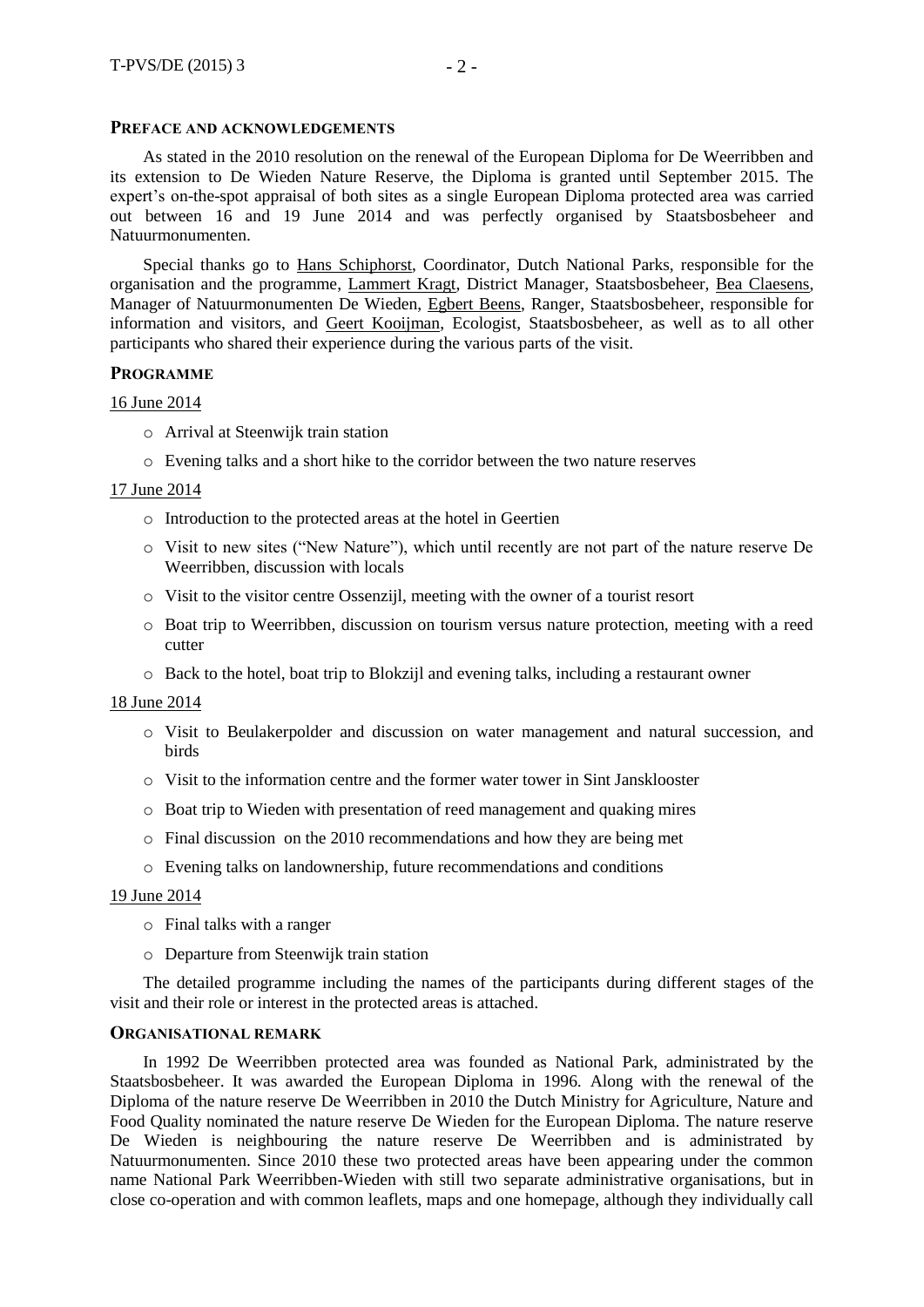themselves nature reserves. Signposts at the respective entry points show the new common name of the two adjoining sites.

According to the annual report 2013, the European Diploma site is called "Weerribben- Wieden National Park" Nature Reserve. Nevertheless the European Diploma logo is used on maps and signposts which bear the name National Park Weeribben-Wieden. In the nomination letter for the De Wieden Nature Reserve in 2010 the Ministry advised to strive for a joint European Diploma for the entire National Park Weerribben-Wieden by 2015. This is also recommended by the expert.

#### **DESIGNATIONS**

Despite the name National Park, both sites are nature reserves with a high emphasis on management. According to the IUCN criteria for protected areas, both sites are classified as protected areas aiming to protect particular species or habitats, and managing the area (IUCN category IV) with the primary objective to maintain, conserve and restore species and habitats.

In 2003, the two sites elaborated first proposals for a Habitat Directive designation process and started to jointly develop a NATURA 2000 management plan. Finally in 6 January 2014, they were designated as NATURA 2000 sites. A management plan, drafted in 2009, has not been officially adopted yet, but has been used by both authorities for day-to-day activities and both administrations are acting within the framework of the document. The special bird area is not identical with the border of the reserves.

Both sites are also listed as RAMSAR sites.

#### **AVAILABLE DOCUMENTS**

Official documents concerning the European Diploma are the expert's on-the-spot appraisal report 2009, the nomination of De Wieden Nature Reserve for the European Diploma 2009, resolutions 2005 and 2010 regarding the renewal and the 2010 extension of the European Diploma to De Weerribben and De Wieden Nature Reserves, and the annual reports 2012 and 2013. The management plans for the areas are available only in Dutch and were explained to the expert during the visit. The annual reports 2012 and 2013 refer only to the 2005 not the 2010 recommendations.

Other information material like brochures and maps was provided by the representatives of the visited areas.

#### **DESCRIPTION**

De Weerribben and De Wieden Nature Reserves build together the largest freshwater wetland in North-West Europe. They are situated approx. 120 km north-east of Amsterdam.

Two thirds of the total 10,000 hectares belong to De Wieden Nature Reserve. De Weerribben is mostly owned by Staatsbosbeheer, the National Forest Service, whereas large parts of De Wieden are owned by Natuurmonumenten, and several hundreds of hectares are in private ownership.

Both sites are former peat extraction areas. Landscapes in the two parts differ. De Weerribben is a wetland with many canals and large reed beds. De Wieden is an open landscape with large lakes surrounded by reed belts and quaking mires as a special habitat.

#### **Landscape**

Although the landscape nowadays gives an impression of untouched nature, it was shaped by human intervention and exploitation. Due to large peat extractions since the 16<sup>th</sup> century the former peat land was turned into a wetland area. The typical aspect of the Weerribben is the result of so-called "Weeren", where peat was cut out of the bog and the "Ribben", small stripes, used to penetrate the bog and carry out peat. The "Ribben" in the De Wieden Nature Reserve were damaged by floods and storms, which led to large open water areas. The landscape is maintained through permanent human intervention. Without cutting hay meadows, reeds and floating fens, the area would be overgrown by aquatic vegetation with marsh wood in the ecological succession.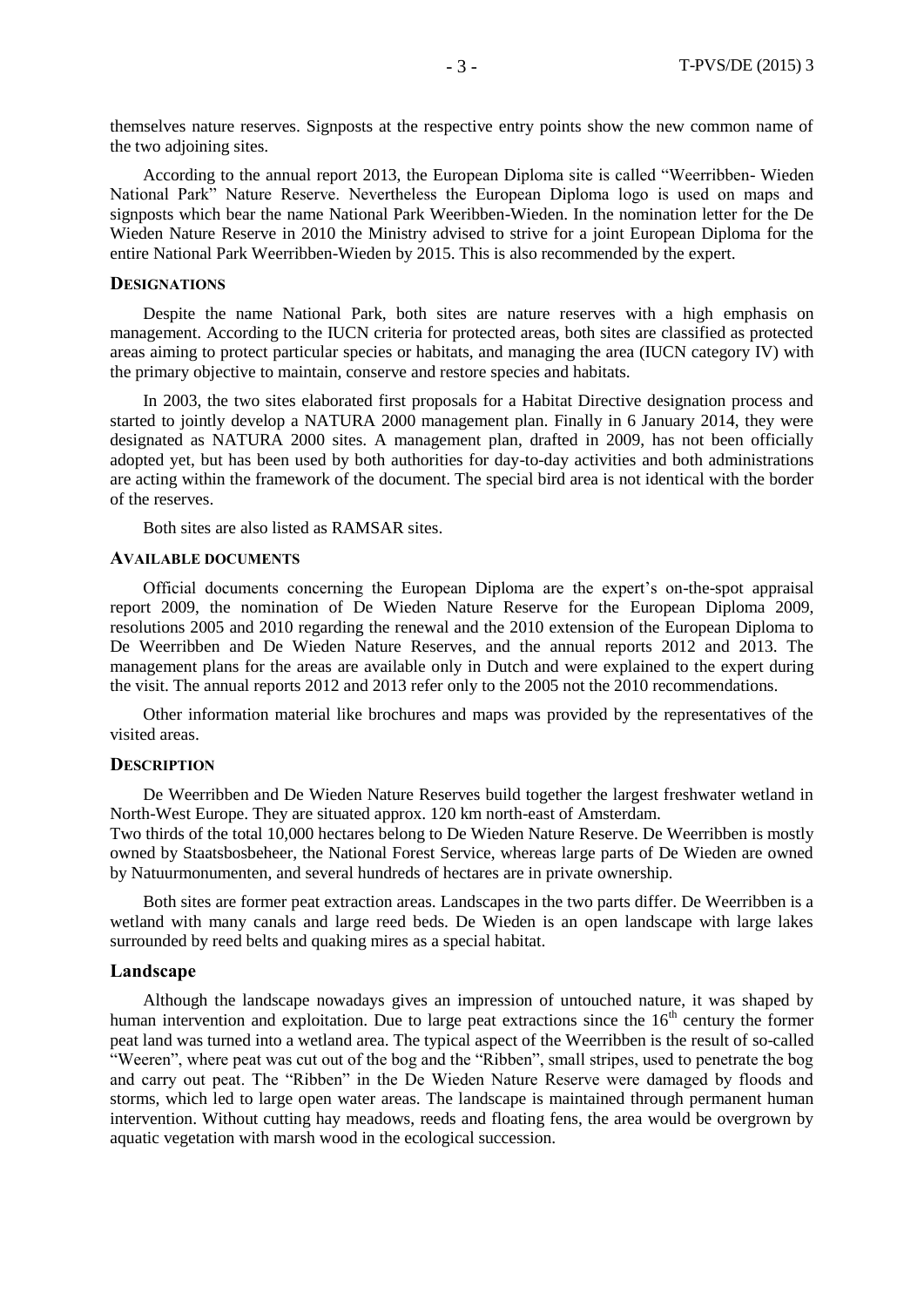# **Fauna**

Beside the otter (Lutra lutra), which was partly reintroduced in The Netherlands and whose population is growing due to enlarged wetland habitats and improvements in water management and water quality, the Weerribben-Wieden National Park is an important bird area. Various warbler (Acrocephalus) species use the reed belt: Sedge Warbler (Acrocephalus schoenobaenus), Reed Warbler (Acrocephalus scirpaceus), Great Warbler (Acrocephalus arundinaceus), Savis Warbler (Locustella luscinioides), Grasshopper Warbler (Locustella naevia) or Bluethroat (Luscinia svecica)and Bearded Titmouse (Panurus biarmicus). Larger species like Bittern (Botaurus stellaris), Marsh Harrier (Circus aeruginosus) or Purple Herons (Ardea purpurea) use the site as a nesting place.

The population of endangered bird species seems to thrive better in the Wieden than in Weerribben. The Black Tern (Chlidonias niger) with over 100 pairs in the Wieden uses mainly artificial floating mats for breeding. Only a few are breeding on natural ground. The situation is similar for the Common Curlew (Numenius arquata) and the Spotted Crakes (Porzana porzanen). Probably the new marshlands (like Wetering Oost) have a positive impact on the further development of the birds' population.

Furthermore populations of dragonflies, butterflies, amphibians and reptiles are developing well. More details and recent figures are provided in the annual reports.

# **Flora**

The most common plant in the peatland is the bog moss (Sphagnum), which is the base of the peat, and has been developing in a very slow process over centuries. Also cranberry (Vaccinium macrocarpon), sun-dew (Drosera rotundifolia) and heather (Erica) can be found there.

On the meadows orchids are common, some of them rather rare species, which are totally protected.

# **APPRAISAL VISIT - FACTS**

### **Day 1**

- *–* First overview of the protected area including a walk to the new ecological connection between De Weerribben and De Wieden.
- *–* Visit to the new ecological corridor at N333. As mentioned in the 2010 recommendations and proposed for several years, the main traffic route N333 has been modified. Beside the old bridge over the canal and a local street a new bridge was built with a wide span, to allow species to migrate easily between both sites. The new connection is still under construction, but will be finished by the end of 2014. The new road is already open for traffic, but terrain work is ongoing. After prior discussions about costs, the new road is now widely accepted as it also increases road safety.

### *Summary Day 1*

*–* It could be helpful for any evaluation of the project to monitor the effects of the new ecological corridor. The results could also provide arguments for any similar project in the future.

# **Day 2**

- *–* Overview of the area in an introductory PowerPoint presentation.
- *–* Field trip to Wetering-West and Wetering-Oost polders, which were either completed this year or to be finished later in the year. Both sites are not part of De Weerribben site yet, but they help to widen the link between the two parts of the European Diploma site. Introduced under the term "New Nature" they were converted from arable land into wetland. They are also part of the water management in the area and function as water storage in times of heavy rainfalls.
- *–* A new viewing point was established at the edge of Wetering-Oost, hiking and biking routes were diverted, and artificial breeding places established and accepted by various bird species.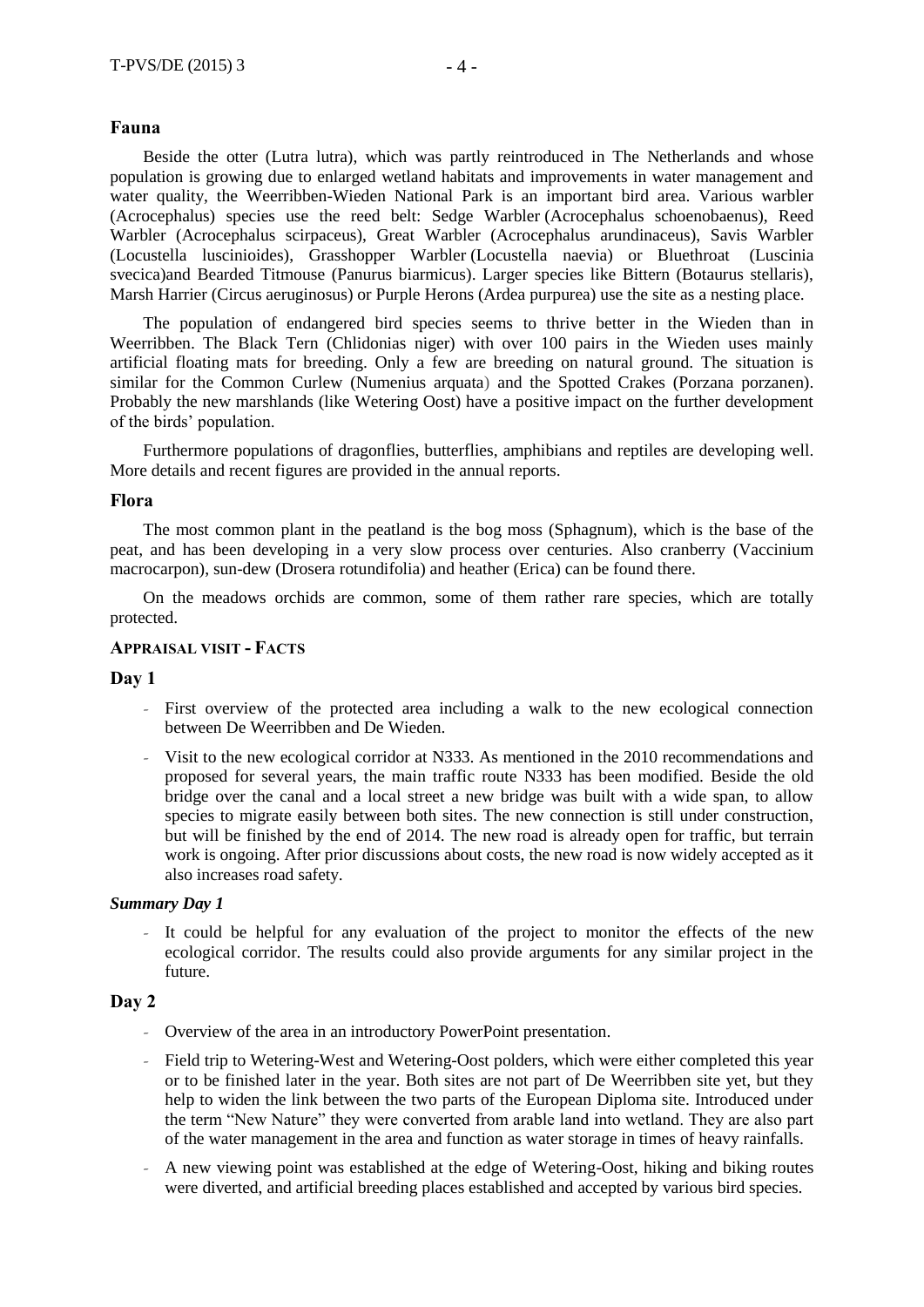- *–* Discussion with a local inhabitant about the new situation, especially the protection against mosquitos, for which a minimum distance between water and residential areas was agreed. The New Nature and the increasing number of birds are appreciated by many locals.
- *–* The visitor centre in Ossenzijl is the most northern point of the European Diploma site. Until 2012 it was co-financed by Staatsbosbeheer. Since then the centre should work as a selffinanced enterprise. Because of these financial considerations, it is more of a shop with additional information for visitors, and can therefore hardly act as an educational centre for the wetland De Weerribben.
- *–* The owner of a tourist resort with hotel, camping area and restaurant explained that the number of visitors has been decreasing for several years. Compared to 150.000 visitors in the visitor centre a few years ago, there are now approximately only 90.000 persons.
- *–* Boat trip through the canals in De Weerribben along marked routes. Canals only accessible with canoes and electric boats (electric boats). Most tourists keep to the signposted route. Smaller canals are blocked by wooden barriers or are partly overgrown.
- *–* Due to natural succession some canals are overgrown and will turn into meadows. Some meadows tend to be converted into forests. To avoid this succession, a permanent management is necessary.
- *–* Since peat digging stopped, reed cutting became an important source of income. Discussion with a local reed-cutter. At present, approx. 300 reed cutters, 125 cutters in the Weerribben and 160 cutters in the Wieden. 20 cutters manage 50 % of the area, other reed-cutters work in a secondary employment. For nature management reasons and to maintain the habitat, reedcutting shifted from winter to summer. But only winter reed can be used commercially. Reed from the area is of high quality and better than imported reed.
- *–* The main route for larger boats is the Kalenberger Gracht. The management of the Kalenberger Gracht is under responsibility of the Province Overijssel. Along the Gracht are second homes, a remarkable number of houses are for sale. Due to the decreasing number of tourists, the number of boats on the Kalenbergracht is also decreasing. Lately no additional restrictions have been necessary, but monitoring is recommended.
- *–* Evening trip to Blokzijl with discussion on tourism with a restaurant owner, specifically and in general. Discussion on the use of the logo, referring to the guidelines of the Council of Europe.

# *Summary Day 2*

- *–* Management in De Weerribben area is very intensive, ranging from water management to the design of New Nature. These interventions are necessary to maintain the ecosystems and to provide undisturbed habitats for various species.
- *–* The site is not only a natural area, but also includes permanent and secondary homes, with all the impacts of housing and tourism. Nevertheless, management seems to be sufficient to avoid negative impacts on the ecosystem.
- *–* Although an informal agreement exists with local stakeholders on the management and access to the area, an officially endorsed management plan is urgently needed and should be determined by the responsible authorities.
- *–* As far as could be seen, communication between the administration, stakeholders and locals is excellent and facilitates the acceptance of the rules and regulations implemented by the Staatsbosbeheer

# **Day 3**

*–* Visit to Zuidereiniger wiede, part of De Wieden nature reserve, but separated from the main area. The situation was the same as in Wetering-West and East. Arable land was converted into New Nature. Non-intervention and a higher water level enforced the natural succession and changed the ecosystem within a few years.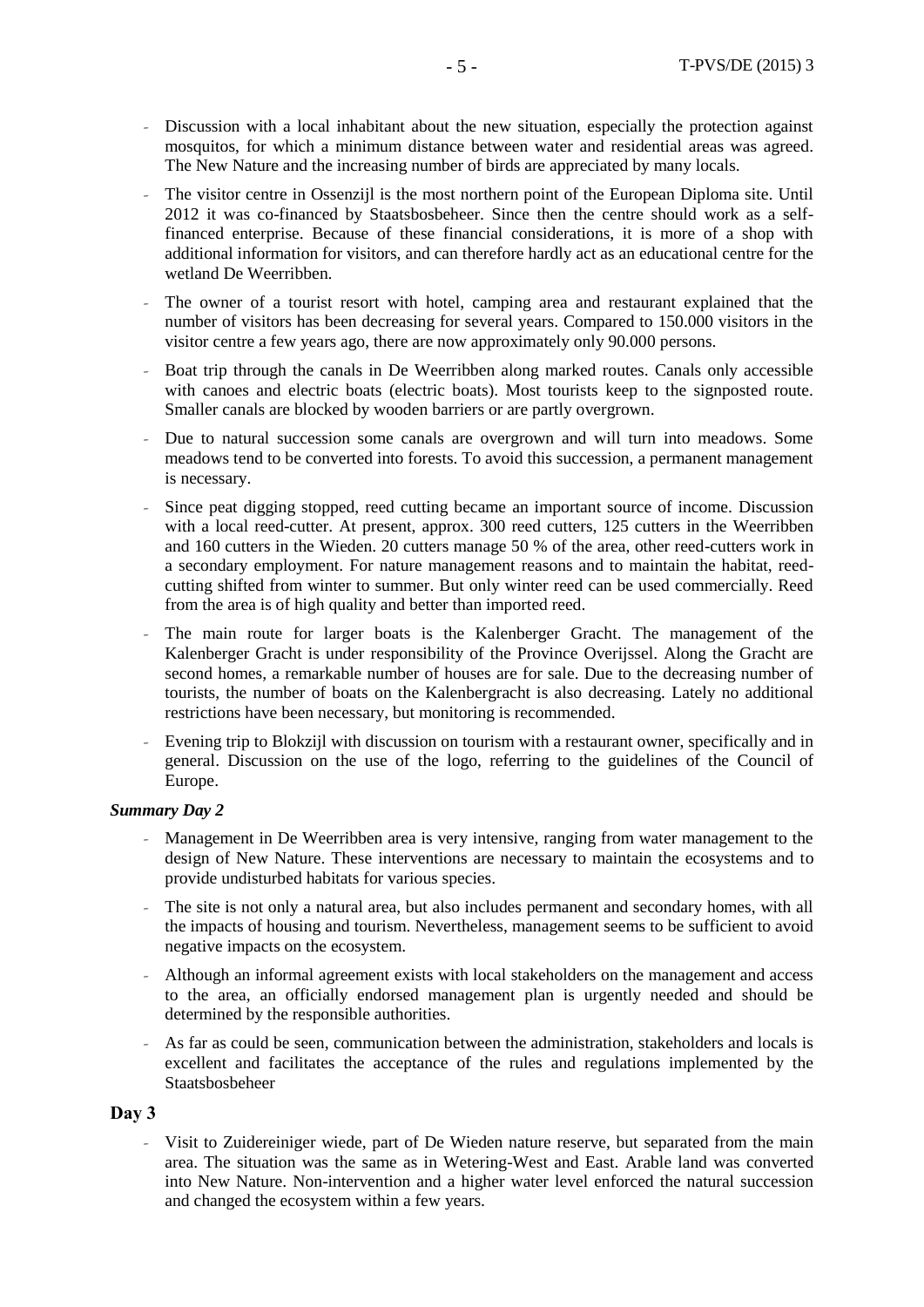- *–* Remarkable birdlife could be seen from an observation point. Even this part of the polder lies in close neighbourhood to the town of Steenwijk with a highway nearby, the area is an excellent habitat for birds. It is a model for the recently implemented management in Weerribben.
- *–* In the southern part of this area, hay meadows provide a good habitat for meadow birds, which can easily be observed.
- *–* Visit to De Wieden information centre in Sint Jansklooster, approx. 80.000 visitors per year. The centre is situated close to the water in small houses, former homes of peat diggers. Information for visitors and children's programmes provided, preferably pupils between 5 and 12 years. In addition, there is a youth club for local children once a week.
- *–* The former water tower in Sint Jansklooster is now a perfect outlook tower over the whole De Wieden area. There is a significant difference in the landscape between De Weerribben and De Wieden. Instead of small canals, huge lakes dominate.
- *–* To encourage breeding of the Black Tern (*Chlidonias niger*), around 500 artificial rafts were installed. Originally Black Tern nested in "Water Soldiers" (Stratiotes aloides), but now they prefer the wooden rafts. Nevertheless, the number of Black Tern decreased from 220 in 2011 to approx. 100 today. They overwinter in Mauritania.
- *–* 1200 hectares of reed harvested every year. About 100 hectares remain untouched to provide living space for birds like the Marsh Harrier, the Great Reed Warbler and the Bittern.
- *–* Some areas in De Wieden can be reached by boat only. Between the canals there are hayfields, which are mown once a year. The hay meadows actually lie in the water. When rootstocks and roots of water plants grow, floating vegetation develops, which sometimes becomes thick enough to walk on. The wet grassland with some rare plant species becomes thicker and turns into meadows. Because of the swampy area, the grass can only be cut with special machines, which are light enough to be used on swampy ground. For this reason, some farmers create innovative machineries for these special areas.
- *–* Reflection on the 2010 renewal of the European Diploma including the extension to De Wieden and on the conditions and recommendations, considering also the 2005 recommendations and conditions.
- *–* Discussion about contracts with haymakers and reed cutters, with a focus on the duration of contracts. Contracts running for more than six years turn automatically into permanent contracts. This means that new restrictions and revised management plans cannot be imposed, but have to be negotiated.

# *Summary day 3*

- *–* With the open water, De Wieden differs significantly from De Weerribben.
- *–* There are more settlements around De Wieden, some with typical houses of this area.
- *–* In De Wieden professional fishery is still a source of income. The eel breeds there after its long journey from the Saragossa Sea. Intensive management is necessary to allow the eel to overcome the dikes, locks and weirs. Recently the number of eels in De Wieden started diminishing.
- *–* If the management of hay meadows and reed beds was stopped, they would change rapidly into woodland and would lose their diversity.
- *–* Reflections on prior recommendations and conditions are listed below.
- *–* Duration of contracts to be reviewed.

# **Day 4**

– Final talks with Mr. Beens on management and educational programmes.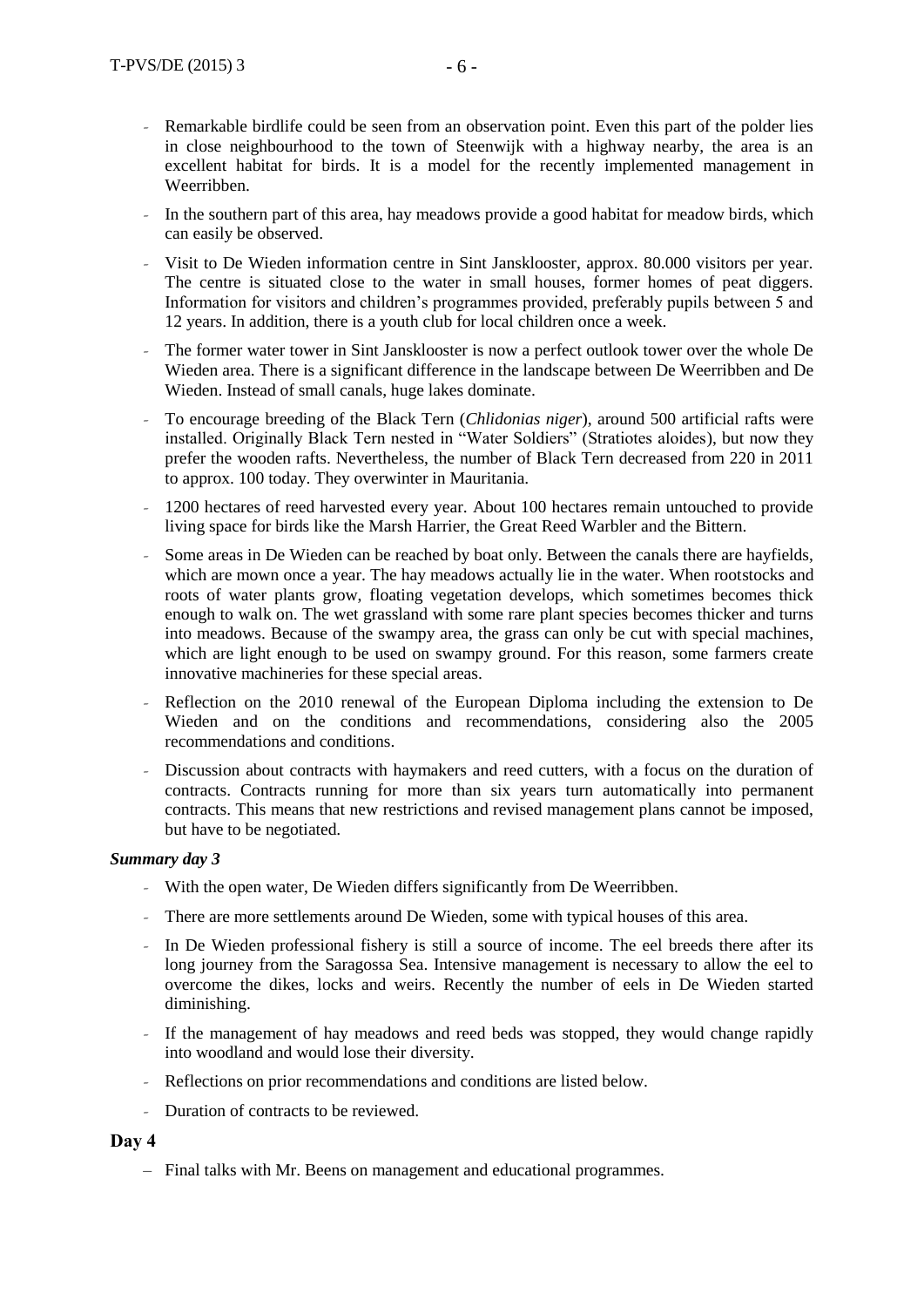# **USE OF THE EUROPEAN DIPLOMA LOGO**

The 2008 revised regulations for the European Diploma of Protected Areas define the use of the European Diploma logo in Article 7, Paragraph 4.

So far the European Diploma logo has not been widely used by the two parties, Staatsbosbeheer and Natuurmonumenten. It appears on new common signposts at some entrance points to the sites and on a joint map of the National Park Weerribben-Wieden, but not on newly released brochures, the websites or at the two visitor centres.

# **IMPLEMENTATION OF THE 2010 CONDITIONS AND RECOMMENDATIONS**

#### **Condition 1)**

The condition that both sites should have an official management plan approved by the responsible authority within five years has not been fulfilled, but the responsibility lies in the hands of the provincial government.

Since 2009, a NATURA 2000 management plan exists, which has still not been officially approved by the Government, but is being used by the management of both reserves for day-to-day work. The plan has been elaborated and further steps do not lie within the competence of the nature reserve administrations. So far the 2010 condition is not fulfilled.

Management plans for NATURA2000 sites have no fixed period of validity, but should be regularly adjusted as a result of monitoring programmes and research studies.

#### **Recommendation 1)**

The broadening of the physical connection either took place or is in progress. The improvement is visible. The recommendation has been successfully implemented.

#### **Recommendation 2)**

The new wildlife corridor is under construction and should be completed by the end of 2014. The project is clearly in line with Recommendation 2.

#### **Recommendation 3)**

All regulations falling under this recommendation are part of the NATURA 2000 management plan and therefore still not adopted. The management of the nature reserves uses the draft management plan for day-to-day work. There is a national code of conduct for management activities in general, agreed by the stakeholders in 2007. For management activities in reed beds all activities are prohibited between mid-April and end of July, for hay meadows the period is mid-March to end of July. It is up to the responsible authorities to adopt the management plan in a near future. An open issue is an agreement on alternative waterways and canoe trails.

#### **Recommendation 4)**

The number is under control as larger boats have to pay a fee at the Kalenberger Bridge. Quiet zones are not accessible by larger (motor-) boats, routes for canoes or electric boats are designated and widely accepted. Smaller canals are artificially blocked with a barrier or naturally by overgrowing water plants.

# **Recommendation 5)**

Again the main obstacle is the absence of management plan. But 200 ha of winter reed cutting have been turned into summer reed cutting. There are at least two tenants' meetings a year to discuss reed management. This recommendation is to be extended.

#### **Recommendation 6)**

The fish stock management plan and regulations are part of the management plan to be adopted. The Reest en Wieden Waterboard coordinated the fish management plan 2012, which was agreed upon by all stakeholders (Natuurmonumenten, Staatsbosbeheer, Organisation for sport fisheries, Organisation of professional fishermen). The management plan aims to improve the living conditions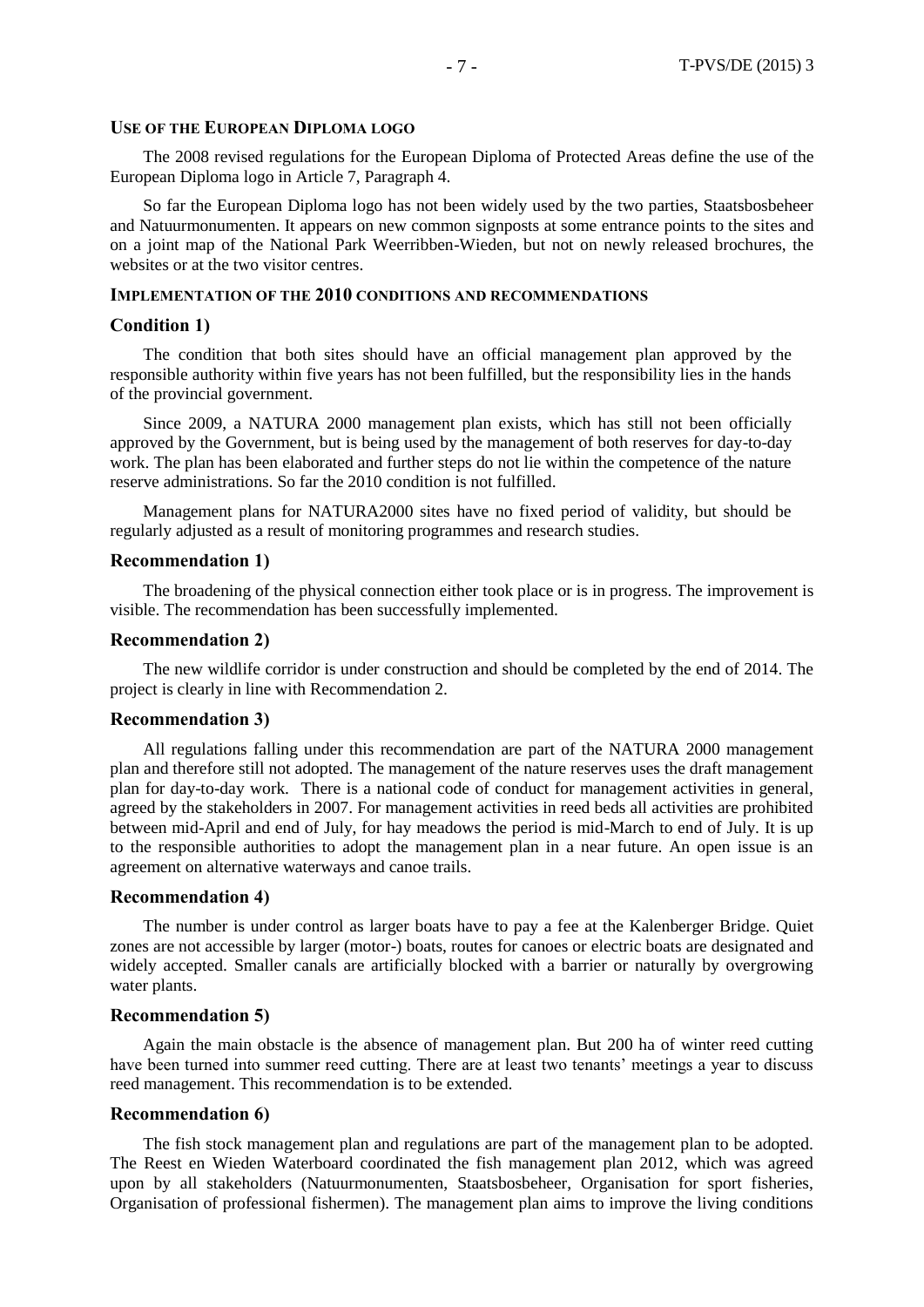of the eel. In Weerribben there is no professional fishing anymore, only sport fishing. A permit is given to the local sport fishing association, which can be used by its members only. Apart from that, a daily permit can be given to individual sport fishermen. This permit defines management of the designated fishing locations (fishing not allowed in other places!), a non-feeding policy, a time window for fishing etc. The recommendation is to be extended.

# **Recommendation 7)**

The missing link between De Wieden and Staphorster Veld is not part of the European Diploma area, but is considered to become part of the protected area. Other threats like intensification of agriculture, impacts from changes in water management or construction of wind farms are not completely solved and should be under permanent observation.

# **FINDINGS AND CONCLUSIONS**

### **European interest**

As mentioned, the National Park Weerribben-Wieden, consisting of two nature reserves under two separate administrations, is the largest freshwater wetland area in north-west Europe, which can only be maintained through permanent management. Apart from its importance for the protection of habitats and species in an intensively used agricultural landscape, there is also a cultural component as the recent landscape is the result of a century-old traditional form of use of natural resources. Traditional land use like reed cutting, hay making etc. is necessary to maintain the wetland area and avoid overgrowing. It is carried out in line with the management plan.

#### **Administration and Management**

The situation of National Parks in The Netherlands has recently become difficult. Due to substantial budget cuts the Dutch national parks are left to "stand on their own feet", which means that the park administrations have to apply for funds and projects (e.g. LIFE from the European Union), find sponsors and other sources of income such as entrance fees or donations. The Weerribben administration (Staatsbosbeheer) does no longer employ staff for field work, but concentrates on administrative and coordinative tasks. The way in which the Council of Europe decides to deal with European Diploma sites that loose public support from the authorities remains to be discussed.

# **Status of Conservation**

The wetland area depends on good co-operation with the water management and can be rated as good. Also the extension of the wetland, called "New Nature", was done in co-operation with the water authorities. The construction of wind farms is still under discussion and would cause an impact on the bird life in the area. Recent negotiations with public authorities have shown positive results.

The construction of a new road along the border of the two reserves is an excellent example for a better connection for the wildlife.

Leisure activities, tourism, fishing and housing are concentrated in certain areas and should not cause threats to the environment, but should be monitored regularly.

Further threats caused by changes in water management or intensification of agriculture could not be identified, but might occur due to the economic situation.

Climate change might lead to more frequent and heavier rainfall, which cannot be handled by existing water management installations. The new polders increase water storage in extreme situations.

# **Zoning**

In general the area is managed under the control of Staatsbosbeheer and Natuurmonumenten. Some areas designated as Quiet Zones, are located mainly in the Eastern part of the diploma site, and touristic zones are concentrated along the larger waterways and in open waters.

# **Development**

Beside the new highway N333, the recent ongoing conversions of arable land into wetland, called "New Nature", will lead to an enlargement and noticeable improvement of the quality of the protected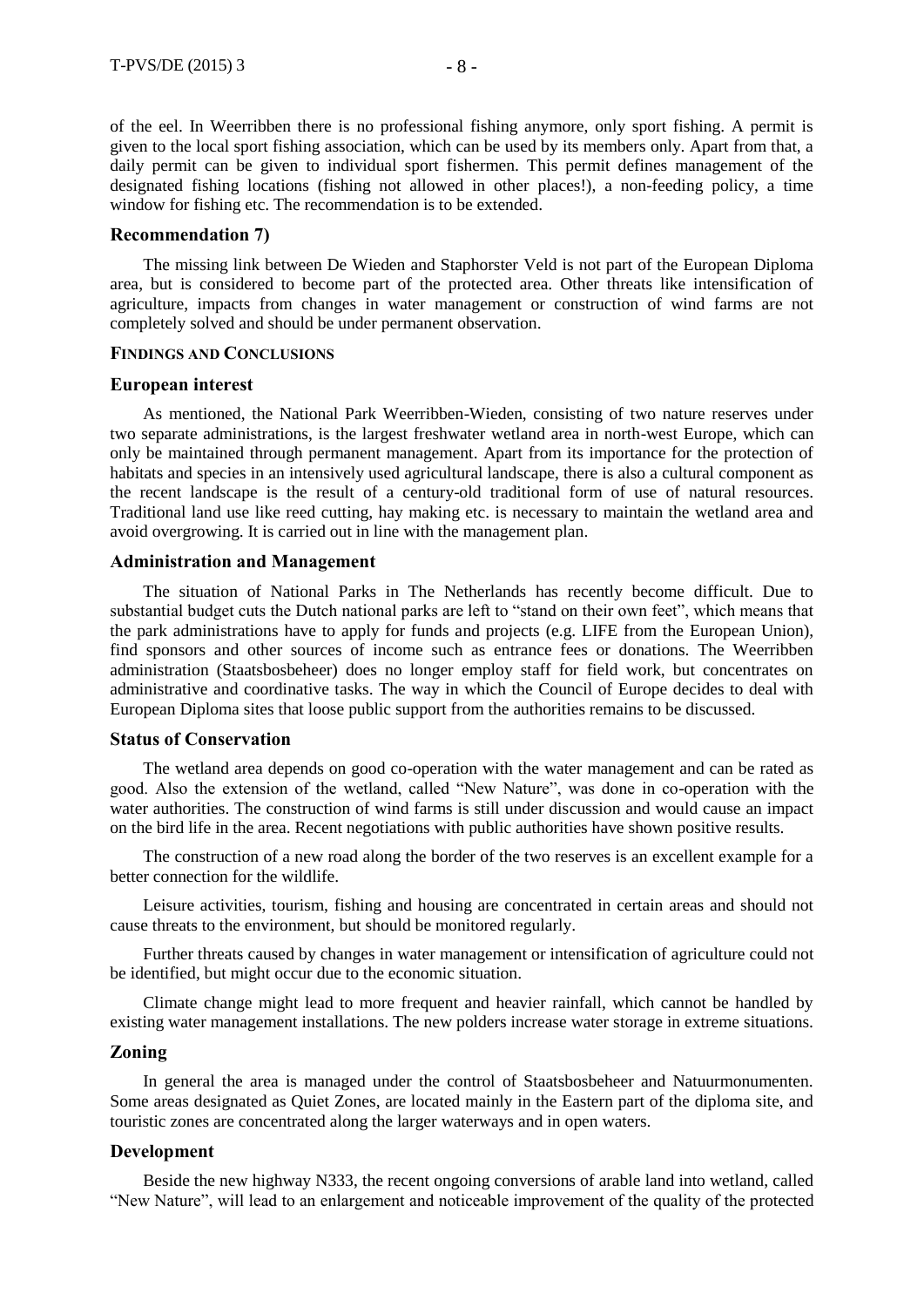area. Further extensions of the area have been proposed and would connect the separate eastern part of the De Wieden with the main area of the National Park. Other enlargements will be postponed due to budget cuts.

# **Management plan**

Although the management plan has not been officially adopted yet, management is based on this unofficial document, elaborated for the NATURA 2000 site. As the management plan was a condition of the last renewal of the Diploma, the authorities should be urged to implement the management plan officially.

# **Awareness, information and education**

Although the European Diploma is used to raise awareness, the European Diploma logo appears rarely on publications and not at all on the website. There are several common information brochures for the National Park as well as for the two individual nature reserves, which can be a little confusing for external visitors.

The visitor centre Ossenzijl was renovated, but still has limited possibilities due to budget cuts in the last years and should in future be self-sustaining. Unfortunately, this will lead to fewer opportunities for educational programmes. Close to the New Nature at Wetering Oost a new bird hide was opened as observation point for bird watchers.

The De Wieden visitor centre Sint-Jansklooster is a small, but charming locality and offers programmes for children.

# **Public access and infrastructure**

The area can easily be accessed on foot, bicycle and by boat. Access to the natural areas by boat is limited to certain areas with small (electric-) boats. Larger boats are limited to a few waterways like the Kalenberg Gracht or the Beulakerwijde. With only a few exceptions, both the protected area and the visitors' infrastructure are easily accessible for people with restricted mobility. Public transport with electric boats is also available.

The former water tower at Sint-Jansklooster (de Wieden) has been restored and offers a fantastic outlook over De Wieden and its surrounding area.

# **Scientific research**

Publications and research studies:

Weerribben Audit Report published in 2013 with an emphasis on ecological development, biodiversity, public relations and coherence of the area within the social context.

Various reports on dragonflies, butterflies and the black tern, and a peat hole plan in De Wieden completed.

Further research is recommended on the new corridor between De Wieden and De Weerribben, and the effects and developments of the new polders in Wetering Oost and West.

# **Connectivity with other areas**

Progress has been made in developing buffer zones. The buffer zone between De Wieden and the Staphorster Veld has been completed whereas the area for the buffer zone to Rottige Meente, north of Ossenzijl-Weerribben, has been purchased.

# **Other recognitions**

Both nature reserves are NATURA2000 sites and listed as Ramsar sites. The National Park Weeribben-Wieden was awarded the European Charter for sustainable tourism in protected areas by EUROPARC in 2009.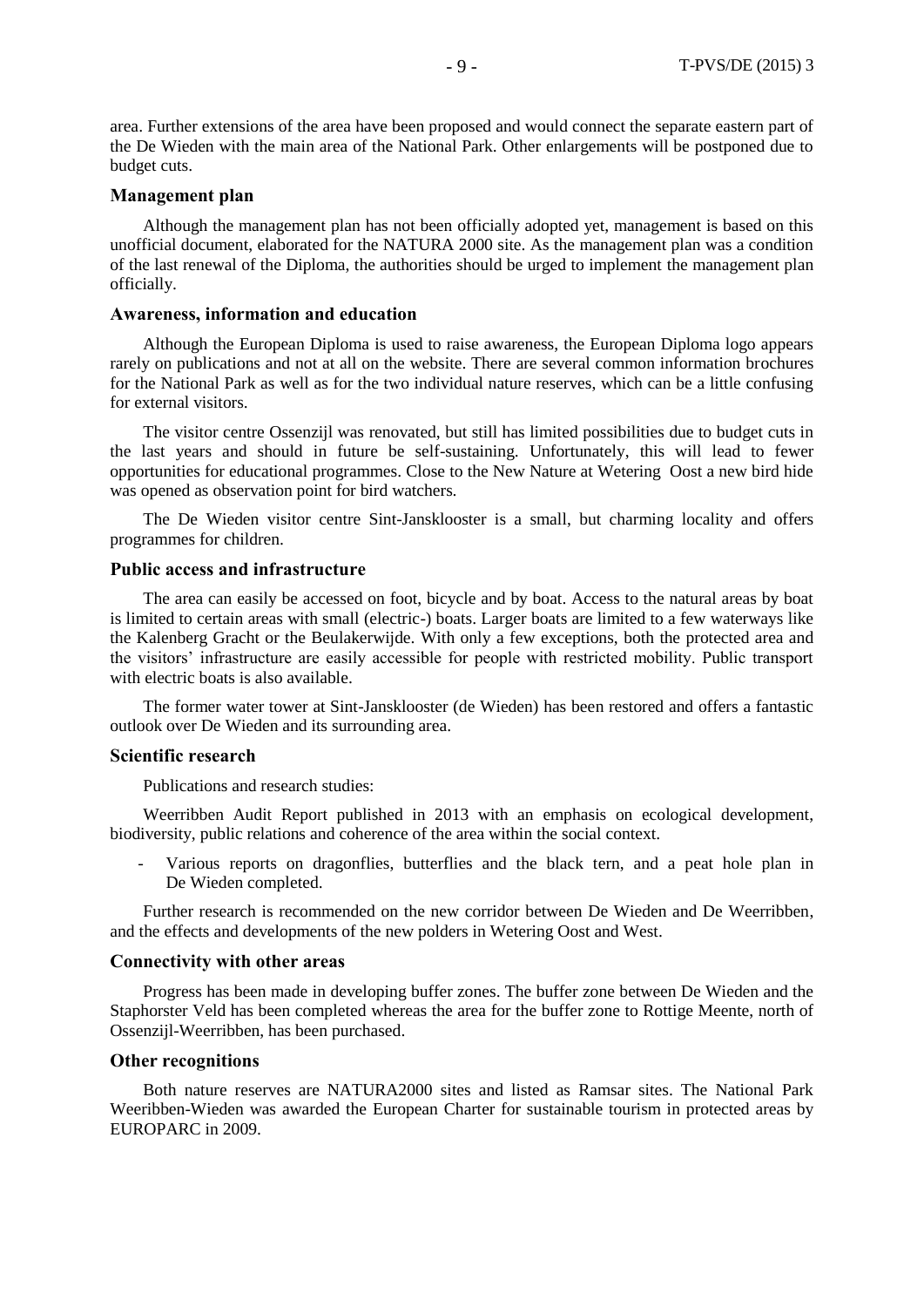# **Relations and partnerships**

Due to budget cuts by the national government and the province, the Weerribben nature reserve has to find other financial resources. These could be secured through new partnerships with sponsors. First steps have already been taken, e.g. for the marketing of local products under the name of the protected area.

Relations with land users, local communities and inhabitants seem to be good. Regular tenants meetings are being held and management discussed. A revision of the reed cutters and farmers contracts might be necessary to avoid issuing contracts for unlimited periods of time.

# **RENEWAL OF THE EUROPEAN DIPLOMA**

It is recommended to renew the European Diploma for another period, although there is an obvious lack of financial security.

It is also recommended to award the European Diploma as a single diploma to both sites under the common name "National Park Weerribben-Wieden" Nature Reserve.

# **CONDITIONS AND RECOMMENDATIONS (DRAFT)**

# **Conditions**

- (1) Urge the responsible authorities to adopt the joint NATURA 2000 management plan by the end of 2016 as an official and binding document to be also used for the European Diploma area;
- (2) With regard to raising awareness for the European Diploma, commit the nature reserves De Weerribben and De Wieden (jointly presented under the common name "National Park Weerribben-Wieden" Nature Reserve) to making a broader use of the European Diploma logo, whenever possible, on the websites of their respective areas, in joint presentations, new brochures, maps and leaflets, and in the visitor centres, together with an explanation of the reasons for awarding the European Diploma, e.g. with a link to the Council of Europe website, according to Council Resolution CM/ResDip(2008)1, Article 7 (4).

### **Recommendations**

- (1) Implement a monitoring programme to evaluate the effects of the new connection between De Weerribben and De Wieden to be opened by the end of 2014, at least on important and/or endangered species, considering the exemplary role of the project.
- (2) Monitor the further development of fish stock with an emphasis on the eel to strengthen the ecological function of the reserves and the natural reproduction in line with NATURA 2000 requirements;
- (3) Limit the impacts of fishery by defining a maximum number of licenses or limiting the catch; define methods to avoid secondary catches of otter or other species; and ensure the further development of a fish stock management plan covering all species, as requested for in the previous Resolution on the renewal of the European Diploma;
- (4) Carefully observe the further development of boating on the Kalenberger Gracht and set limits (e.g. max. number and/or size of boats) or provide for measures in case of a rising number of larger boats;
- (5) Continue with the designation of adjoining areas as extension or buffer zones aiming to become part of the protected areas, especially to the north (Rottige Meente) and south-east (Staphorster Veld), and build up a connection between the two separate parts of De Wieden nature reserve between the Zuideindiger wiede and the Bovenwiede;
- (6) Review contracts with entrepreneurs and landowners with regard to habitat management and the duration of these contracts to ensure that management can be steered by the responsible authorities, and to prevent long-term and irredeemable contracts with limited leverage of the park management;